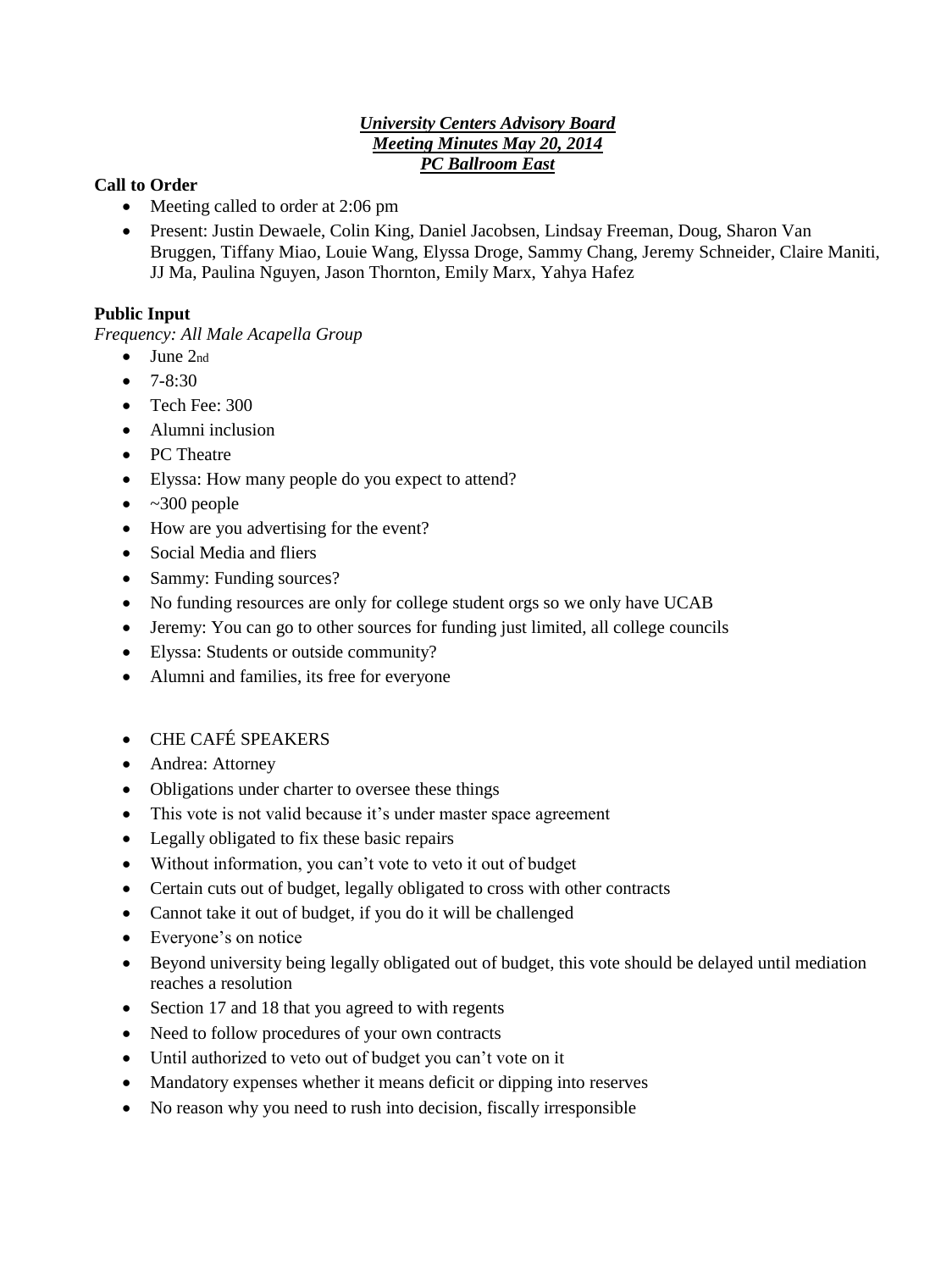- No one wants to be on wrong side of history with the few responsibilities with core members
- We tried to get answers but you have been blocking us all along
- Putting up alternative budgets but you don't need it to vote it down
- These questions haven't been answered
- The policies that need to be followed need to happen first
- Legal council has been notified and AS and GS has
- If you want to make a responsible decision vote it down and we can come back and make a decision later
- Under legal obligation to maintain che facility
- When you talk about responsibility, you can't cut a facility you are obligated to
- How can you prioritize anything over maintaining 3 facilities?
- How can you increase marketing by 70,000 to send people to conferences and cut facility?
- Maybe you would dip into reserves: used for essential projects to maintain facilities
- This is what reserves are for
- Violation of legal obligations
- Certain kind of railroading the way admin has been reticent to give answers
- We were not notified until 2 weeks ago
- Transparency around this issue, how is UCAB supposed to vote when there's only one budget has been prepared
- Underlying reality is that this is a political issue, I thought that we were past those kinds of issues
- I know that there are people who are not fans of the coops and give a lot of back pressure when meeting with them
- About referendum and trying to get referendum passed
- Watched it happen 2 years ago when referendum trying to be passed
- Davide
- You cut the che, you will still be in crisis and you're going to
- Che café doesn't tap into funds
- Groundwork books never
- We always pay for everything, don't get TAP money
- All we ask for is what you're legally obligated to give us
- Your responsibility as landlord
- You've known about this since 2010
- Extremely irresponsible that you defer maintenance
- $\bullet$  400,000 to 4 million
- What are you voting on?
- Don't rush, this is a really really big decision of an entire community
- David
- Lot of history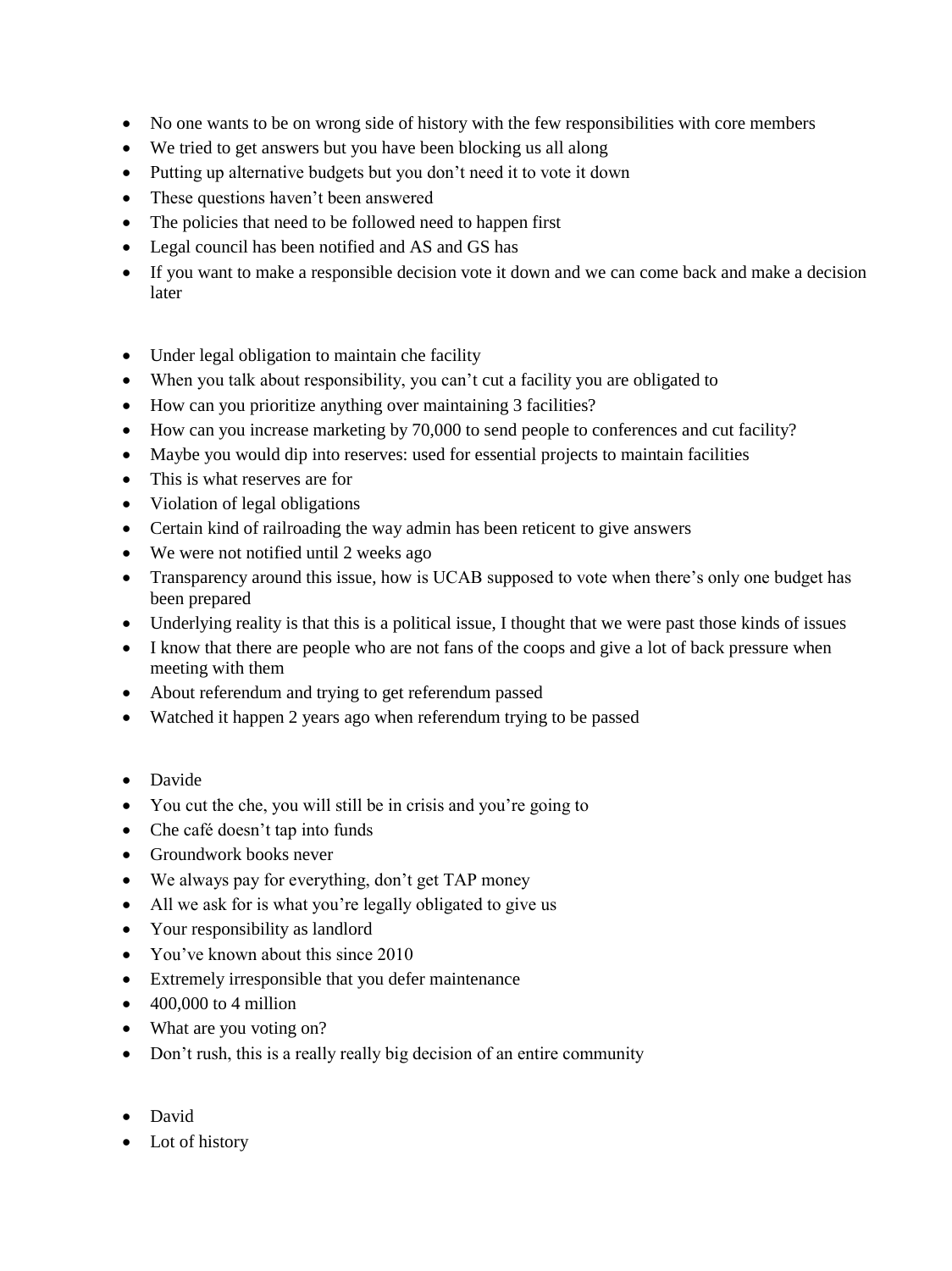- Tried to create historical documents
- Attempt to have student run college
- Lot of autonomy and it scared admin
- Admin abolished them
- Che café was original student center before student center
- Set up as student fee funded facilities, students pay and it all goes into budget
- When you built first part of PC, there was a lot of resistance
- Money taken and sent to new buildings
- You had to pay full fees for PC and student center
- 1994-Joe Watson disestablishing board and re-establishing UCAB
- This board is a puppet board
- Once it deviates from admin's perspective they are abolished, becomes advisory
- Students can do what they want as long as admin is ok with it
- In 15 years the Che is considered a historical building
- If you think the Coop is a money pit imagine the possibilities of having a historical building here
- 80 years old
- UCSD should train people to have books in their hands instead of weapons
- Reason that Che café is standing here, oldest building on campus, we should not just neglect it
- Che café was privileged to be part of military base
- Remember those who fought for our peace, che café signifies peace
- If we allow it to go to ruin, love community knowledge and self-expression
- Freedom to embrace other cultures, fought for equality and what was right and righteous
- Don't let UCSD become more of a machine than the better ideas that mankind has to offer
- Don't allow the Che to be pushed to the side considering its value
- Keep Che strong and be bold yourselves
- Vote: to extend by 5 mins
- $\bullet$  Yes-9
- $\bullet$  No-3
- Abstain-2
- Why it needs to be considered for funding
- How safe it makes them feel when they are not safe in other sides
- Whether funding is available, citing surveys and budgets
- We don't see anyone here as a bad person or an enemy, just misinformed
- We are still adjusting to everyone that's being mentioned to us
- Trying to control all this information so that you can make a decision
- We don't see that che café is unimportant
- It's scary to look at multimillion dollar projects
- This is the type of information we have been trying to clear
- Said what are we deciding on?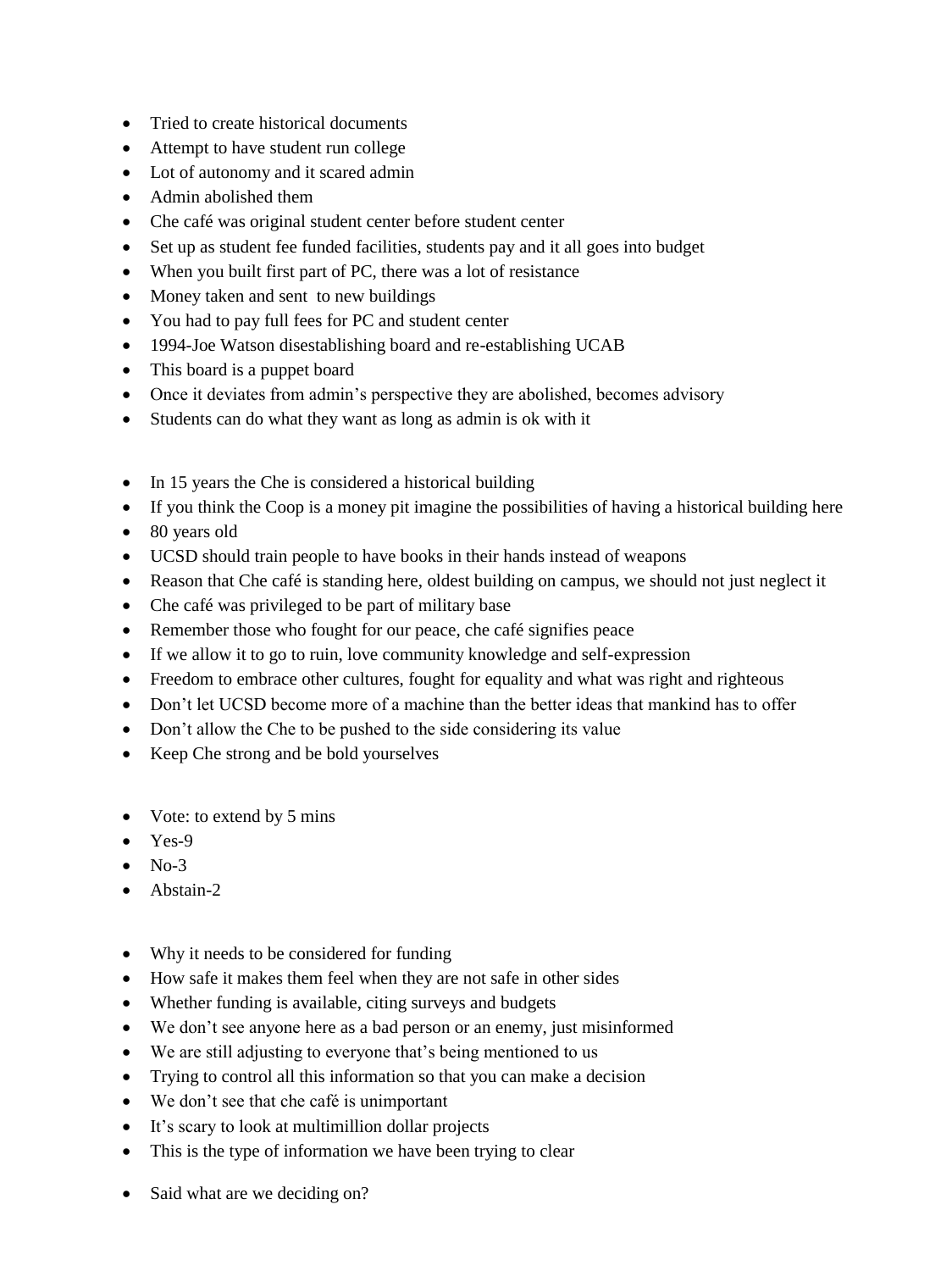- Who's going to be impacted by this
- Chose to go to UCSD because of Che Café
- Sacrificed a lot of things to go to Che meetings
- So that che can be a historic landmark that UCSD can be proud of
- Jehoan: Motion to allocate Che café into the 2014-2015 budget
- Seconded by Justin
- Objection by Jeremy
- Mission of University Centers is to foster learning and PC seems like a mall, we are trying to avoid making it a mall
- Students are constituents for every one of the councils and it's important to them
- Don't see why we can't renovate che right now
- Next board to make sure they put a lot of effort to referendum
- Jeremy: There was another budget to see if the alternative budget saves money and questions about master space agreement. Are we bound by master space agreement if they are in default?
- Until we terminate the lease yes
- Jehoan: Withdraw motion
- Motion to reorder to new business: Jeremy
- Seconded by Elyssa

## **Chair Report, Samuel Chang Vice Chair Report, Elyssa Droge Director Report, Sharon Van Bruggen New Business**

- 1. No
- 2. No
- 3. Yes
- 4. Yes
- 5. Yes
- 6. No
- 7. Yes
- 8. Yes
- 9. No
	- Daniel: Motion to fund for 225
	- Seconded by Yahya
	- Daniel: Move to go back to public input
	- Seconded by Jeremy
	- Not submitting a proposal for another budget yet
	- 629,183 of expenses that can be cut and used to pay for the Che
	- There are different ways to allocate the budget
	- This is not an alternative given that we might not be able to vote on it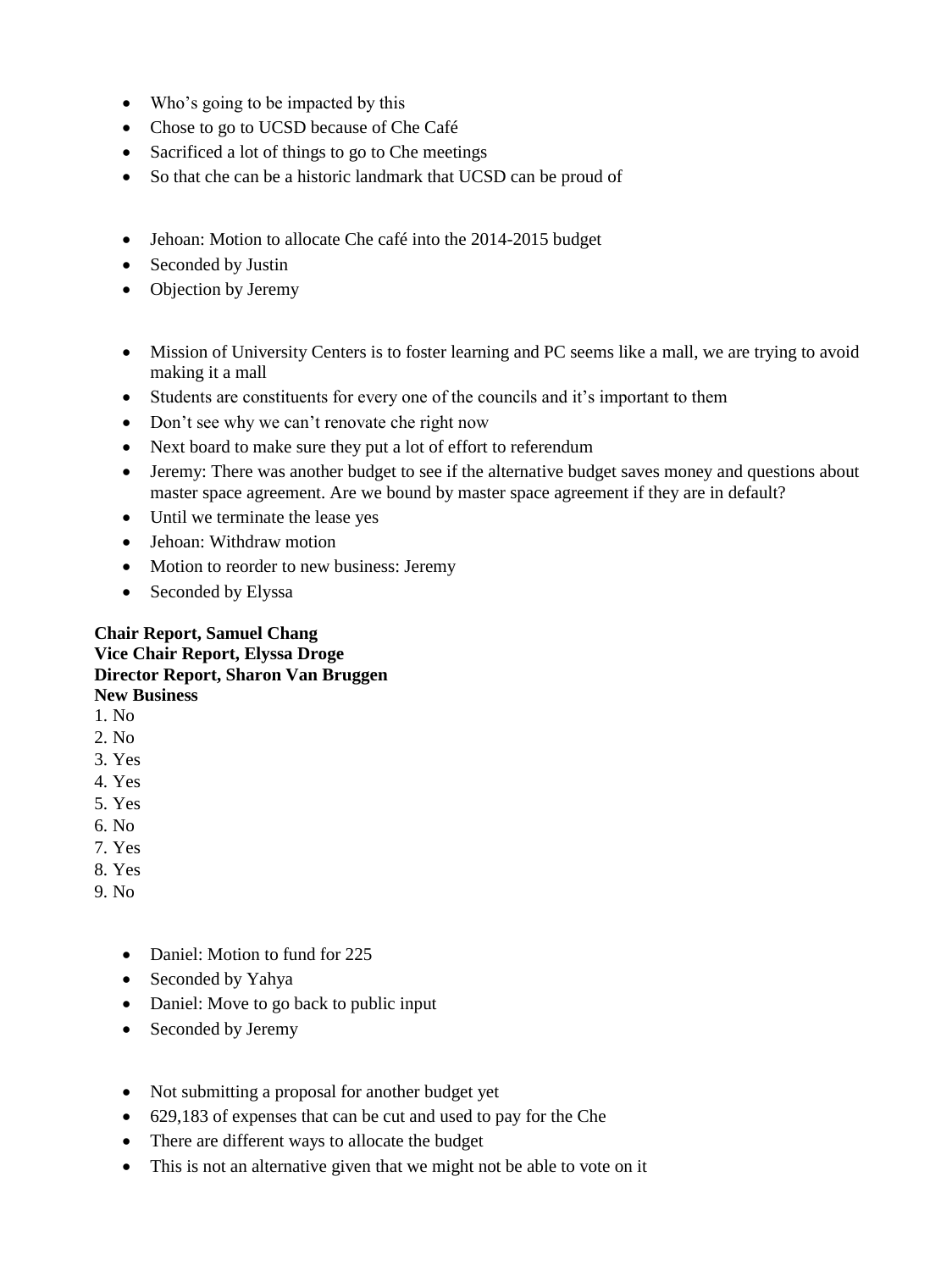- Jeremy: first 5 cuts are for pay and benefits, cannot cut those right?
- Doug: Yes that's correct
- Claire: Career staffing benefits
- Louie: I don't think item 16 plaza and loft and if we take these things out we are not student center anymore
- Justin: What I did is I reduced it to 3% pay increase, we just heard Sharon say that we still have to pay Che's expenses. In Sharon's opinion, Che is in default, are still in legal obligation.
- Sharon: We are obligated under master space agreement, we are not obligated to pay these expenses, even if we are deferred
- Yahya: the first 5 cuts are not paid cuts, so those would be in violation?
- Doug:  $3\%$  and benefits also so can't change that
- Elyssa: voted to put Che in default, would we have to vote to take them out of default?
- Sammy: yes
- Yahya: Why was Che put on default initially?
- Sammy: Because they did not have nonprofit status, university centers did put them on default in December 2013
- Claire: Documents from attorney provided?
- Yes several months ago
- Jeremy: Providing post event forms? For rescind default status?
- We have received 2 months' worth since then
- Yahya: Are there currently any reasons if non-profit status what happens to default?
- Sharon: at the time of that default you discussed that they would remain in default until they get that back
- Attorney: Che does have non-profit status in California, information has been provided
- We will have a determination in a month, the reason for losing default status was not because of Che's fault, and it was because of IRS changing tax code. Not because of failure of Che café
- They have cured this default
- Jeremy: Is Che up to date with all rent? If not, how far behind?
- $\bullet$  6,500 behind
- Renee: in fall of last year, 3 things discussed: rent, nonprofit status and insurance
- Normally due in winter, so I discussed with Sharon. Advised to focus on nonprofit status and insurance because most important things. Rent negotiations so I thought it would be forgiven so we started saving for insurance. Paid 10,100 dollars for insurance already. Non-profit status almost ready, and now we have 5,000 since insurance was paid. Plan on making half the rent this month to pay and next month we won't owe anything to university.
- Lee: Coop union in rent negotiations we came to different figures
- Sharon: Met several times with Renee and other members, didn't advise that rent was not to be considered, strongly advised that since GSA and AS were involved, the Che should work on their nonprofit status; I did that in an effort to help. Insurance would close you down, but never said rent was not important. Negotiations for rent did not include Che café. I believe it has all been clarified; the suggestion was they had credit for one or 2 of organizations for 3rd organization. That debt has been written off, so it has been clarified and is no longer even a point
- Justin: If university centers had a multiyear plan to allocate expenses for every year we wouldn't be in a situation where disproportionate amount of money is necessary in one year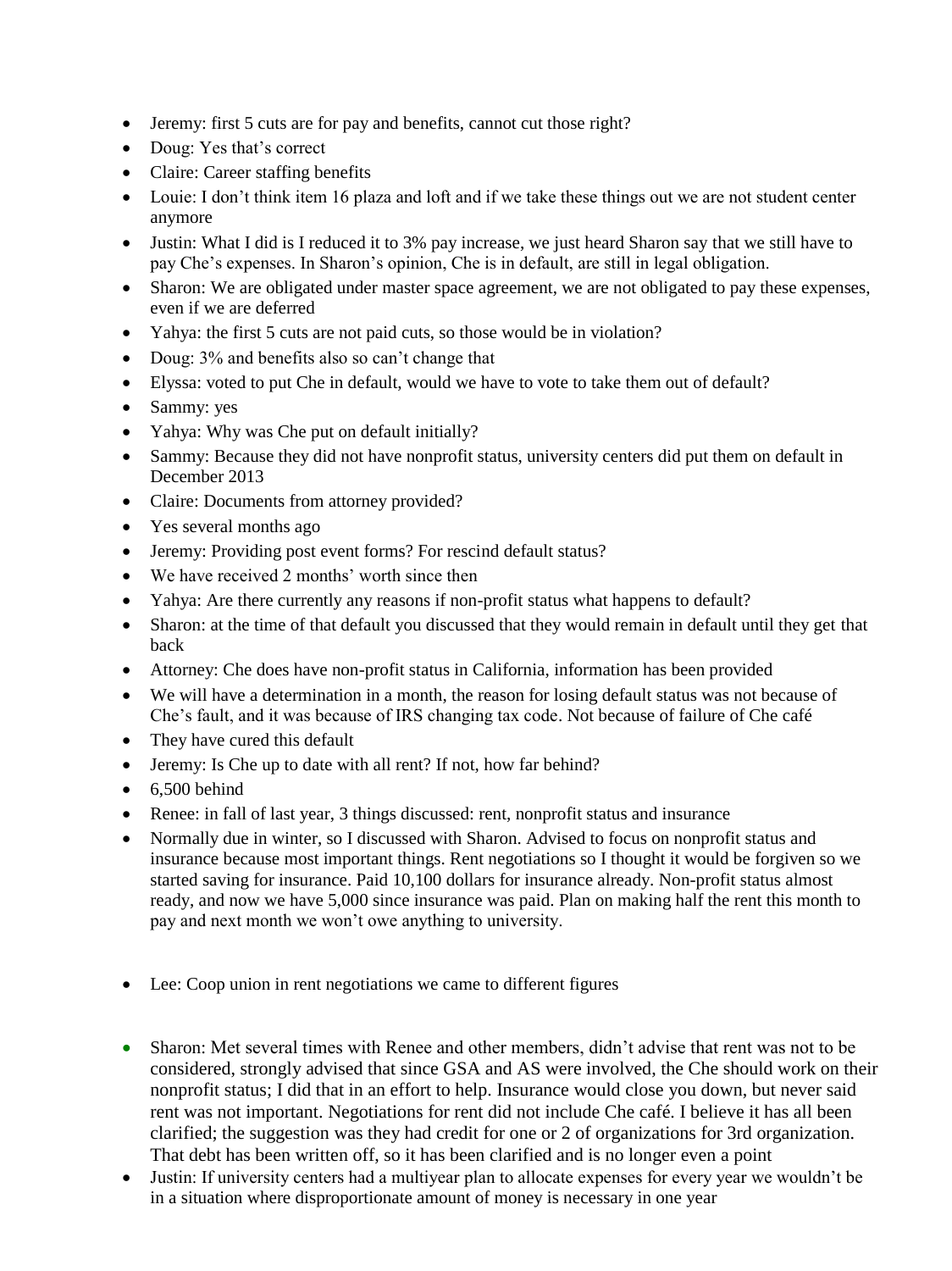- Louie: a lot of things have been deferred will come back to us, Che is an important part of campus, however in terms of multiyear plan, our income might change so we can of course make it, but the plan will get affected by the changes.
- Jeremy: if we do not allocate funds to Che and do not move them, then would fire marshal be involved?
- Sharon: desire to make facilities safe is by potential relocation
- Ellen: irresponsible to leave it at that state because liabilities fall on us
- Louie: This is not part of the university's duty, but we think it is a big important part of campus
- Attorney: disclaims any university liability policy for any kind of injury and would be covered under insurance policies. Saying that they are necessary but don't want to fund under lease. If they are not critical and necessary shouldn't have to relocate. Why not minimize expenses there. Why it should be included until you understand that there is an alternative. Legal obligations.
- Jeremy: Is lease for Che year by year? And is it renewed?
- Month to month holdover and it is not renewed
- Justin: move to include Che is 2014-2015 budget
- Seconded by Jehoan
- Objection by Daniel
- Dan: vote to table vote, new points brought up that should be addressed. Fiscally irresponsible to include them in budget
- Jeremy: if we do not desire to we can vote to rescind lease
- Louie: not receive clarity through this meeting so it would be irresponsible to leave it in budget
- Motion to table the motion that was presented by Justin until next meeting
- Seconded by Lindsay
- Objection by Jehoan
- Attorney: requesting information isn't within our control, line item clarifications what's mandatory or not, what to cut. Can't terminate MSA. Requested mediation, want formal dispute resolution before we proceed with legal options. Until that happens, this vote can't happen anyways. Just because we are in default doesn't mean we can terminate. Master space agreement in full force at this time. Cannot terminate when we have disputes, renegotiation of this agreement so can't terminate. Don't have authority to terminate msa.
- Jeremy: All the information requested ISES and other inspection and defers maintenance and draft budget is available online for public to look at.
- Ellen: It's not just Justin who has been looking at alternatives; all budget committee has been weighing and balancing every cut. Understaffed as of this moment, not just Justin.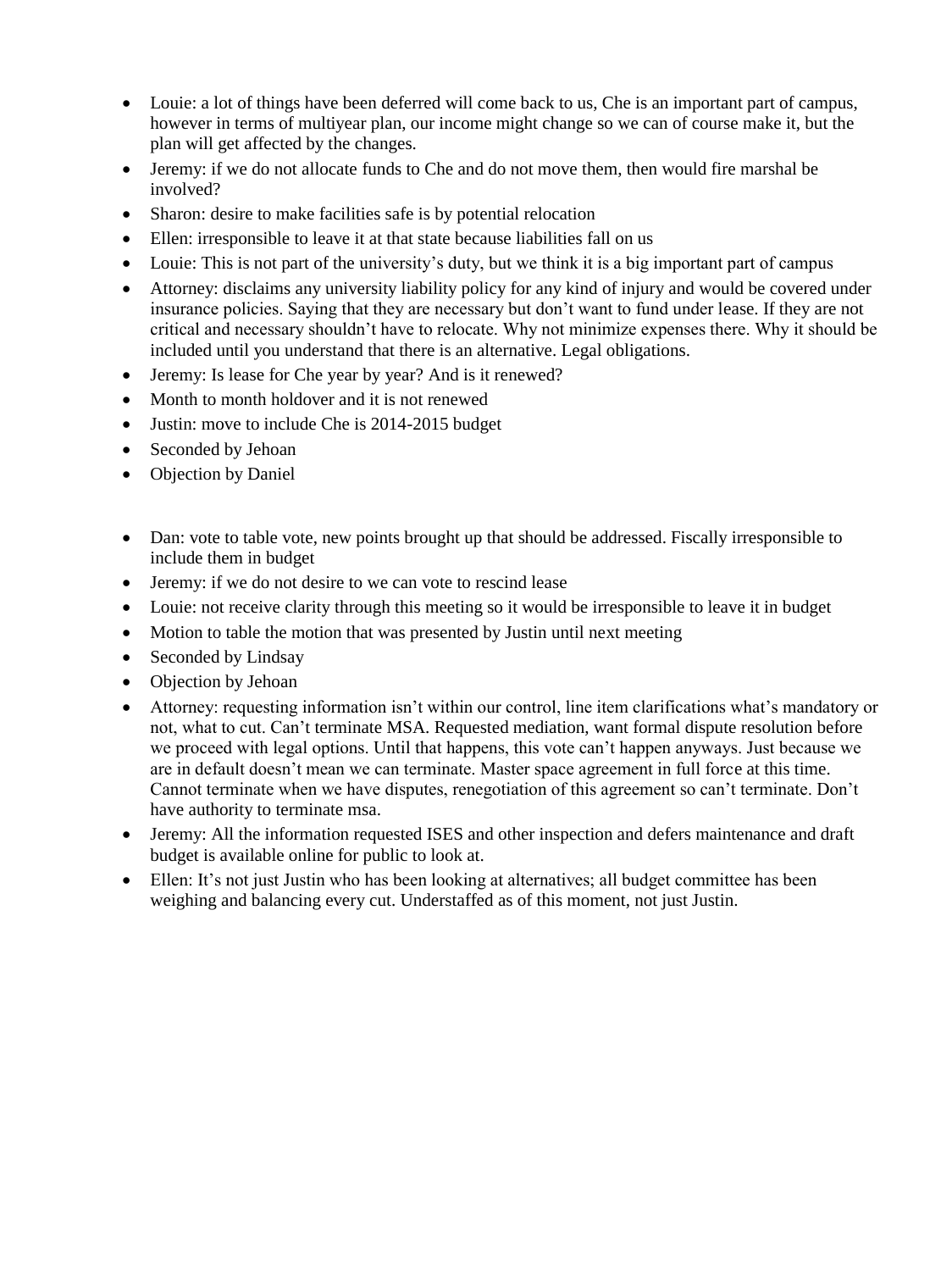- Louie: Whoever cares about the Che, please check online and come into consideration of what's more important
- Jeremy: what is the limit for the reserves?
- Doug: Not sure
- Yahya: don't have information to why certain things are inside budget and what can't be cut out
- Attorney: What Sharon has been saying about health and safety concern and standard of care, where is that? Coops and Che café in default nothing has been specified. Would like you to further explore pools of money. How these repairs, if they are necessary at all. Not given question about reserves, plenty of info not given yet.
- Jeremy: Info that requesting is the type that would require architect to come is 15000 plus 15% without knowing amount of reserves, we shouldn't dip into reserves. What's minimum and would that be through budget office?
- Yes I will research
- Jeremy: Move to call the question
- Seconded by Elyssa
- Vote: to table motion on table to allocate the Che facility renovations for 2014-2015
- $\bullet$  Yes-9
- $\bullet$  No-2
- Abstain-3
- Vote passes. Motion tabled for next meeting
- Elyssa: When non-profit status reinstated, UCAB won't be in session when that takes place, straw poll who wants to take them out of default?
- Yes-3
- $\bullet$  No-7
- Abstain-2
- Jeremy: Move to call special meeting, on Saturday at 12 to deal with space allocation, budget, che facility, and chair and vice chair determinations
- Seconded by Elyssa
- Objection by Justin
- Amendment: space allocation chair and vice chair determinations and the rest on Tuesday
- Ellen: availability
- Available-5
- Not available-5
- Not sure-5
- Jeremy: Move to close apps for chair vice chair and at large members tonight at 8 pm
- Seconded by Elyssa
- Objection by Claire
- Amendment to extend until Thursday at 8 pm
- Vote to close members at large and chair and vice chair on Thursday and 8 pm
- $\bullet$  Yes-13
- $No-0$
- Abstain-1